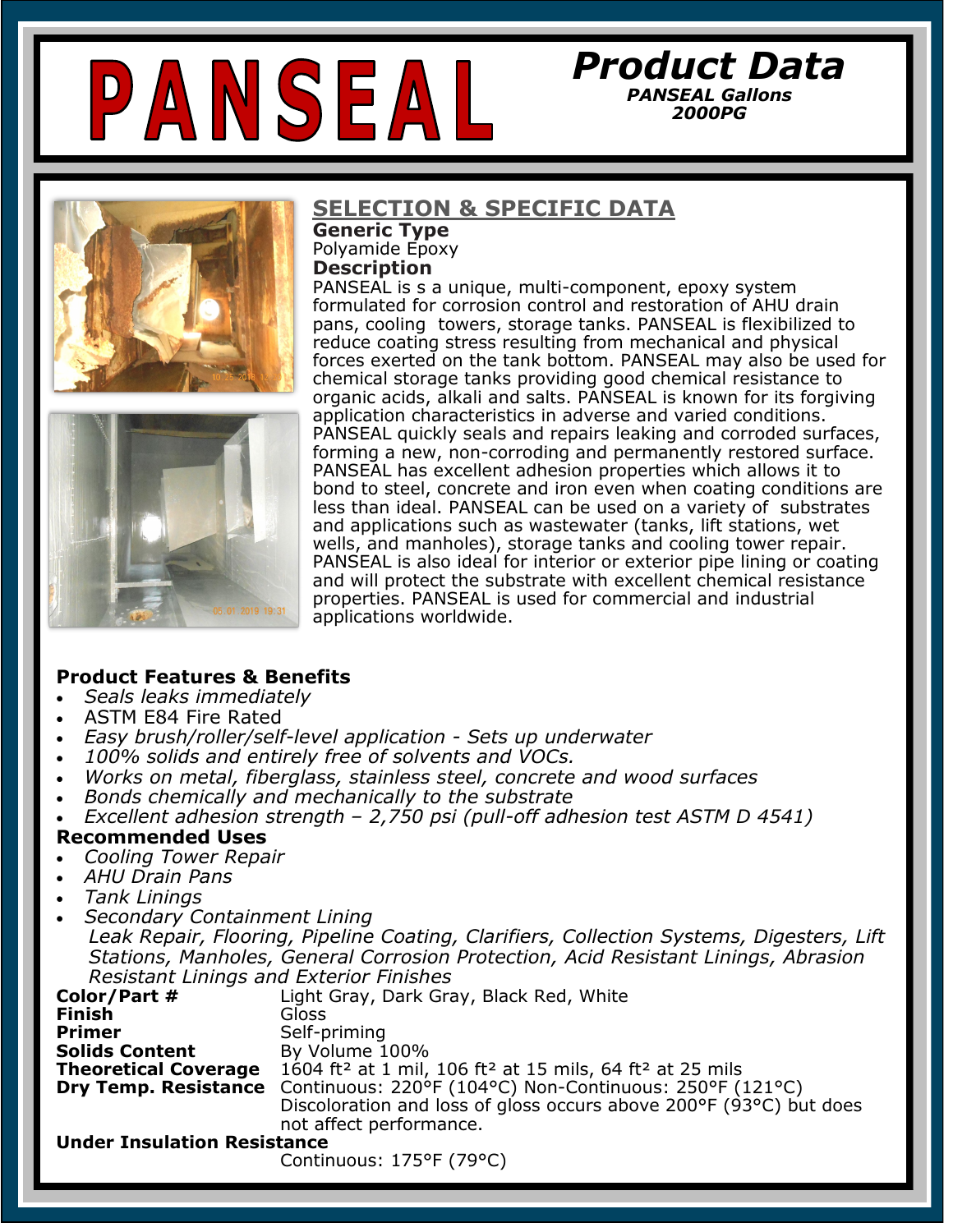# PANSEAL

### *Product Data PANSEAL Gallons 2000PG*

 *2.*

**Elasticity** 8%

**Specific Gravity** resin: 1.45 hardener .97

**SUBSTRATES & SURFACE PREPARATION** 

**General** Surfaces must be clean and dry. Remove all dirt, dust, oil and all other contaminants.

**Steel** Immersion: SSPC-SP10 Near White with jagged profile of 2.5 – 3.5 mils. **Non-immersion** SSPC-SP6 1.5 – 3.0 mils SSPC-SP2 or SP3 are suitable cleaning methods for mild environments.

**Concrete/CMU** Concrete must be cured 28 days at 75°F (24°C) and 50% relative humidity or equivalent. Prepare surfaces in accordance with ASTM D4258 Surface Cleaning of Concrete and ASTM D4259 Abrading Concrete. Voids in concrete may require surfacing. Mortar joints should be cured a min of 15 days. Prime with Dynesic DX-1100 Concrete Primer.

*\* Dynesic DX-1100 primer must be applied prior to application on concrete surfaces. \* For previously painted surfaces contact Dynesic Technical Service Department.* 

## **CHEMICAL RESISTANCE**

Brine Water Caster Oil Copper Sulfate Gasoline **Hydrochloric Acid 20 %** Mineral Spirits<br>Potassium Hydroxide 50% Sewage **Sexustion** Sodium Chloride Potassium Hydroxide 50% Sewage Sodium Hydroxide 50% Sulfuric Acid 75% Wine

Diesel Fuel

Acetic Acid 10% **Alkalis** Alkalis **Amonium Hydroxide 25%** Ethylene Glycol **Fatty Acids** Fresh and Non-Potable Water

**CURE TIME** (at 70°F or 21°C)

#### **MIXING & THINNING**

**Thinning Spray:** Up to 6.5 oz/gal (5%) w/ Acetone or Xylene **Mixing** Power mix separately, then combine and power mix. DO NOT MIX PARTIAL KITS. **Brush:** Up to 16 oz/gal (12%) w/ Acetone or Xylene **Roller:** Up to 16 oz/gal (12%) w/ Acetone or Xylene \* *Use of thinners other than those supplied or recommended by Dynesic may adversely affect product performance and void product warranty, whether expressed or implied.* 

**Ratio** 3:1 Ratio (A to B) by Volume<br>**Pot Life** 8 hours 20 minutes at 5°C (4 **Pot Life** 8 hours 20 minutes at 5°C (41°F) 2 hours at 25°C (77°F) 50 minutes at 33°C (92°F)

*\* Do not keep the blended coating in the original container unless immediate use is planned. Otherwise, exothermic heat created during the curing process will considerably shorten the pot life. Pour the coating into a rolling tray or large aluminum-basting pan. Try to keep the depth of the coating in the tray below 3/8".* 

**APPLICATION EQUIPMENT GUIDELINES** Listed below are general equipment guidelines for the application of this product. Job site conditions may require modifications to these guidelines to achieve the desired results.

**Spray Application (General)** This is a 100% solids coating and may require adjustments in spray techniques. Wet film thickness is easily and quickly achieved. The following spray equipment has been found suitable and is available from manufacturers such as Binks, DeVilbiss and Graco.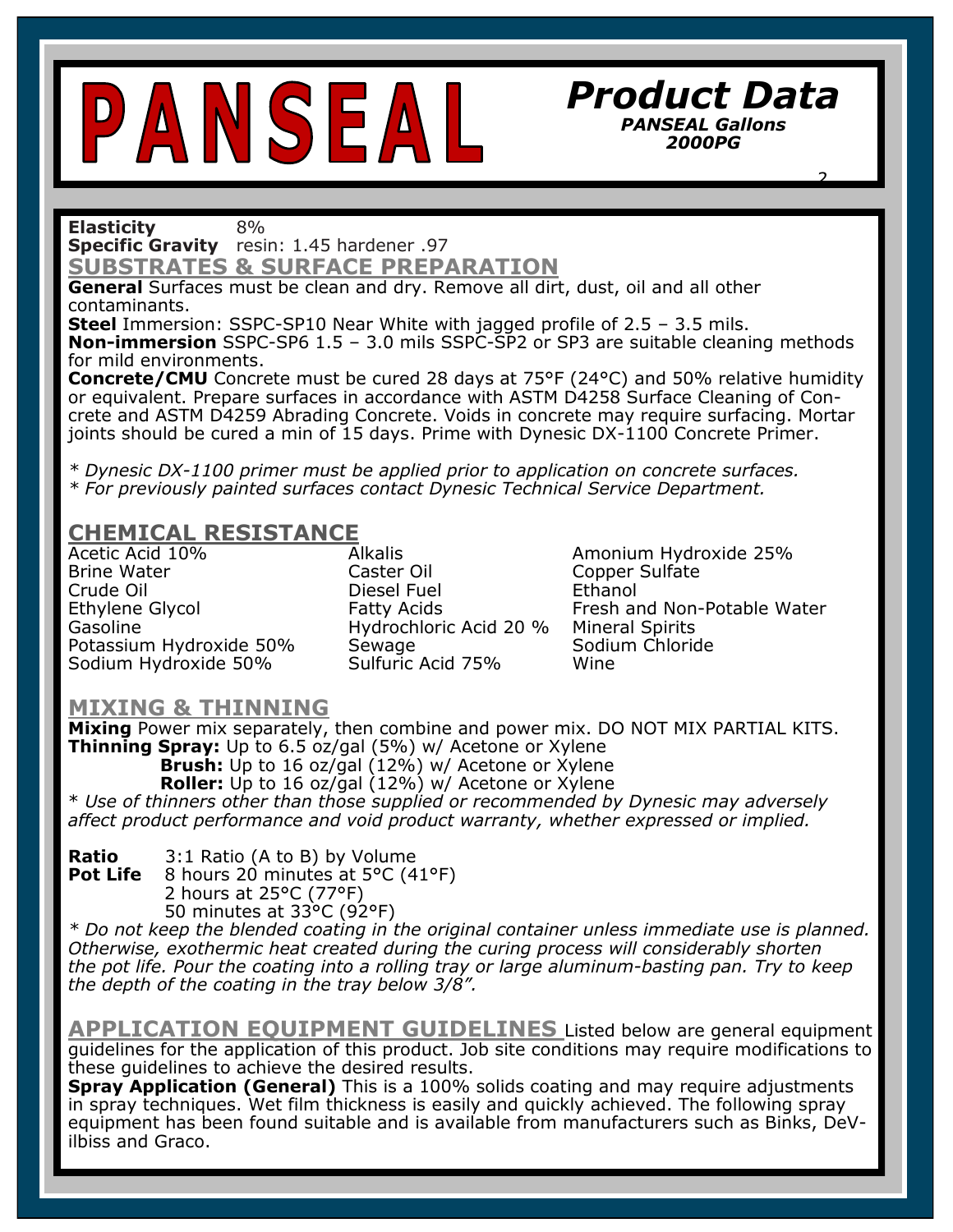

*Product Data PANSEAL Gallons 2000PG*

 *3.*

**Airless Spray Plural Component**

**Tip Size:** .025 – .029 reversible type **Diameter of Part A Fluid Line:** 1/2" ID **Diameter of Part B Fluid Line:** 3/8" ID **Spray Line:** 1/2" ID x 50 feet maximum **Diameter of Whip:** 1/4 – 3/8" ID **Length of Whip:** 20 feet **Power Ratio Pump:** 56:1 or greater **Static Mixer:** 2 x 1/2" ID x 12" in length behind mixing valve Part A Temperature: 130 - 135°F in reservoir tank Part B Temperature: 90 - 95°F in reservoir tank

**Airless Spray Single Leg or Hot Pot Pump Size:** 56:1 or greater

**Hose Length/Diameter:** 50 ft x 3/8'' **Whip Length/Diameter:** 10 ft x 1/4'' **Work Life:** 4 gallons at 32°C (90°F): **No Thinner:** 25 minutes **3 – 5% Thinner:** 35 – 40 minutes

*\* Part A resin and Part B hardener should be heated individually to 75 – 85°F before mixing*  so product will atomize properly in delivering paint to the substrate. Mixed product should *be sprayed within 20 minutes after mixing.* 

**Brush & Roller (General)** This material may be applied with brush or roller. Be aware of working life when using brush or roller application.

**Brush** Use a medium bristle brush.

**Roller** Use a short-nap synthetic roller cover with phenolic core.

#### **CLEANUP & SAFETY**

**Cleanup Lace USE MEK or Acetone. In case of spillage, absorb and dispose of in** accordance with local applicable regulations.

**Safety** Read and follow all caution statements on this product data sheet and on the SDS for this product. Wear protective clothing, gloves and use protective cream on face, hands and all exposed areas.

**Ventilation** When used as a tank lining or in enclosed areas, thorough air circulation must be used during and after application until the coating is cured. User should test and monitor exposure levels to insure all personnel are below guidelines.

| <b>PACKAGING, HANDLING &amp; STORAGE</b>                                           |
|------------------------------------------------------------------------------------|
| Part A: 12 months at $75^{\circ}F$ (24 $^{\circ}C$ )                               |
| Part B: 12 months at 75°F (24°C)                                                   |
| * When kept at recommended storage conditions and in original unopened containers. |
| 1 Gallon Kit: 12 lbs. (5.45 kg)                                                    |
| 4 Gallon Kit: 50 lbs. (22.73 kg)                                                   |
| 5 Gallon Bulk pails: Part A 70 lbs./Part B 44 lbs.                                 |
| 50 Gallon Drums: Part A 700 lbs./Part B 450 lbs.                                   |
| $40^{\circ}$ – 110°F (4° – 43°C)<br><b>Storage Temperature &amp; Humidity</b>      |
| 0 - 100% Relative Humidity                                                         |
| Store Indoors. This product is not affected by                                     |
| excursions below these published storage                                           |
| temperatures, down to 10°F, for a duration of no                                   |
| more than 14 days. Always inspect the product prior to                             |
| use to make sure it is smooth and homogeneous when                                 |
| properly mixed.                                                                    |
|                                                                                    |